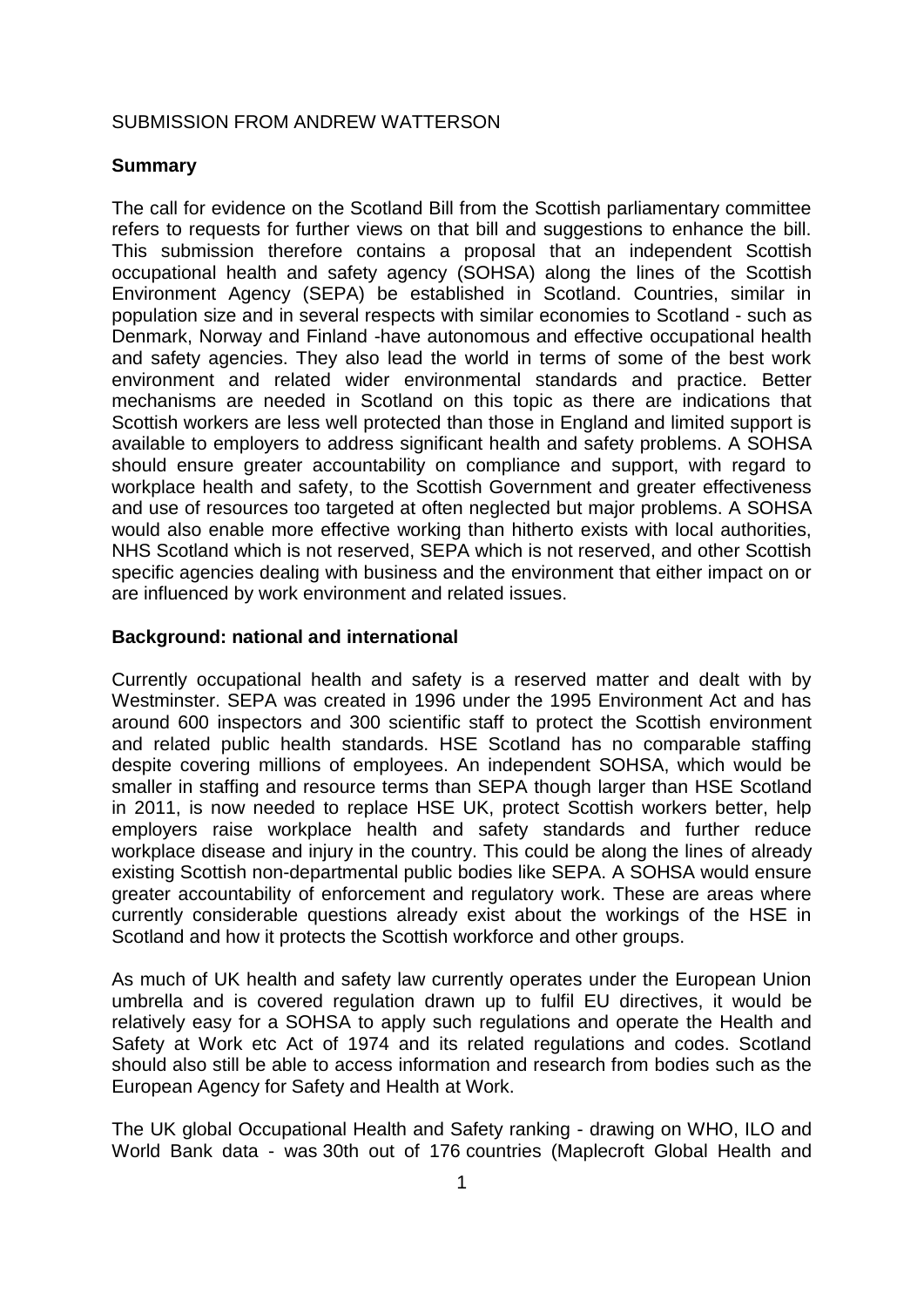Safety Risk Index 2009). Indicators used included work related fatalities and injuries, deaths from work related diseases, health expenditure, life expectancy, government effectiveness, regulatory quality and ILO conventions ratified. UK ranked just 20th out of 30 OECD countries. Denmark with a population of 5.5 million came first with Finland, population of around 5 million, scoring highly and sharing some geographical characteristics with Scotland. Finland, despite cuts in its own OHS agencies, still remains a world leader on occupational health, provides greater information and support to employers and employees, and records and monitors occupational diseases far better than in the UK. As Finland and Denmark are independent countries of similar population size to Scotland, they demonstrate what Scotland could achieve if the UK relinquished control of this function and Scotland wished to establish its own agency.

Existing enforcement and related stakeholder mechanisms and policies have failed to improve the Scottish record in any major way. They are strong on rhetoric, weak in practice/delivery. HSE prioritisation, following enormous budget cuts (see below), of high risk injury industries and occupations can also miss high risk workplaces for occupational disease and have moved away from pro-active inspections and support. Employers have the primary responsibility for ensuring health and safety at work. Good employers can and do achieve good standards. Bad employers must be increasingly aware that for many of the injuries and diseases they create in their workforces, the chances of inspection, enforcement and prosecution in Scotland will be especially low. Bad work is bad for your health and safety and much bad work still exists in Scotland. Neither HSE Scotland nor local authority inspectorates (LAIs), with much diminished resources and limited policy developments, have been able to progress matters. New approaches are need.

#### **The problems with the current system**

The UK HSE has been run down by both Labour and Conservative governments in recent decades, has lost resources and staff and has seen a decline in pro-active inspection visits and enforcement [\(Watterson A](http://www.ncbi.nlm.nih.gov/pubmed?term=%22Watterson%20A%22%5BAuthor%5D) and [O'Neill R.](http://www.ncbi.nlm.nih.gov/pubmed?term=%22O) 2004. The decline and imminent fall of U.K. governmental occupational health: a tale of forgotten lessons and missed opportunities. IJOEH 10(3):340-2).

The HSE currently faces a 34% cut in its budget by 2014. Statistics indicate that the position in Scotland with regard to poor occupational health and safety is even worse than in the UK as a whole. At the same time, there has been a major neglect of occupational ill-health and occupational health services across the UK. This is against a backdrop of HSE research that has consistently demonstrated good occupational health and safety is good for business and research that shows occupational ill-health is the major challenge in the occupational health and safety field. UK government agencies are in denial about their failure to grapple with these problems and rely on rhetoric rather than evidence when questioned about the under-recording and under-reporting of ill-health at work. One of the principal contributory factors for well being at work is not being made ill by work.

HSE Scotland all too often did not emerge as a champion for OHS but rather as an apologist for failures to protect workers effectively. This emerged in the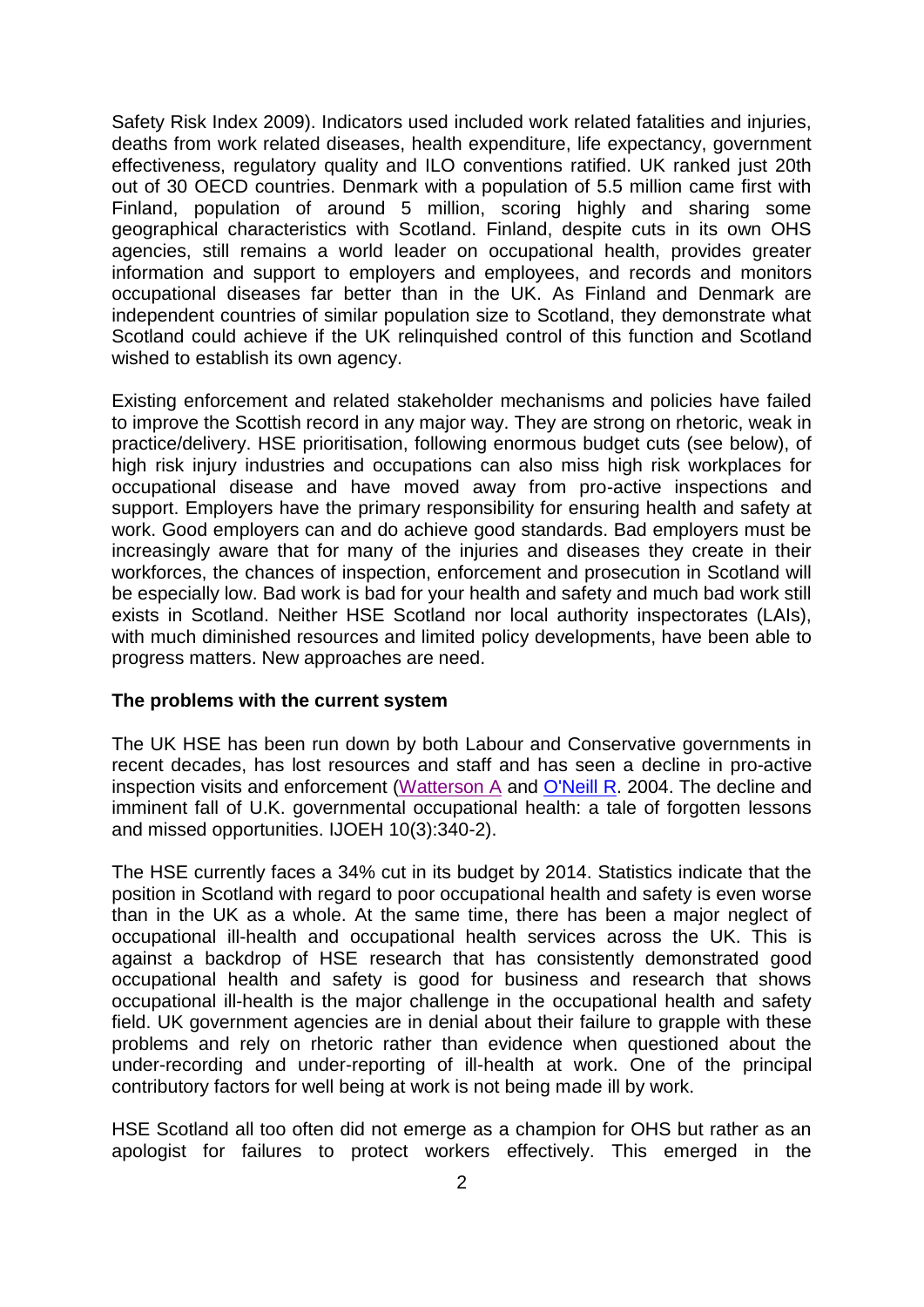investigations surrounding the ICL/Stockline disaster in Glasgow which found significant failures in how HSE Scotland operated. That disaster revealed serious deficits in HSE corporate governance and accountability. This is unlike the current situation in the USA where OSHA leaders reflect a commitment to raising health and safety standards. HSE recommended 43 cases for prosecution in Scotland in 2009- 10, compared to 75 in 2007-08 and 84 in 2008-09.3 (NAO 2011:8). The decline in these figures is greater than the decline in officially reported injuries which are anyway accepted by HSE and others to be gross under-estimates. The NAO report on the HSE in Scotland does not provide adequate information about occupational diseases in the country because the diagnosis, recognition and recording of such diseases are completely inadequate, lagging far behind Finland for instance.

HSE resources should not be diverted away from core prevention, information and enforcement activities to broader health promotion campaigns. These should be funded by other agencies. The situation will deteriorate further with financial pressures on the public sector both as employers and enforcers, and pressures on the sick and disabled to return to work when not fit to do so because Work Capability Assessments are flawed.

Linkages between an effective SOHSA and the NHS Scotland (hospital and primary care) and other bodies - to better identify injuries at work and occupational diseases - should be improved to identify and hold accountable employers who are persistent poor OHS performers. This could link in with business support for good employers and economic penalties for bad employers.

Very poor data exist on occupational diseases in Scotland and elsewhere in the UK. What data do exist are on occasions ignored or downplayed by HSE (O'Neill et al 2007). This again partly relates to resources, partly to staff training and partly due to the policies and practices of HSE. However, data and estimates do exist in HSE that indicate they should prioritise matters differently. Using WHO and EASHW current estimates of occupational diseases and injuries, far more people die in Scotland from work place conditions, than from suicides, murders and road traffic fatalities combined (Watterson et al 2008). HSE currently apparently has one part-time medical staff member dealing with around 2.5 million workers in the whole of Scotland.

### **Benefits of a SOHSA**

- Better protection of employees and the public in Scotland from occupational health and safety problems and hence enhanced social and environmental justice along with improved public health
- Better working conditions provide a win-win-win situation with financial and productivity benefits for companies and other organisations including more stable workforces, lower costs on training and replacing injured and ill staff, lower insurance and legal costs.
- Lower costs, staffing and resource demands than SEPA but with the benefits outlined above
- Greater accountability of such a public body to the Scottish public
- Greater opportunities to link in with countries with similar problems to those in Scotland. For instance through networks such as the Baltic Sea Network on